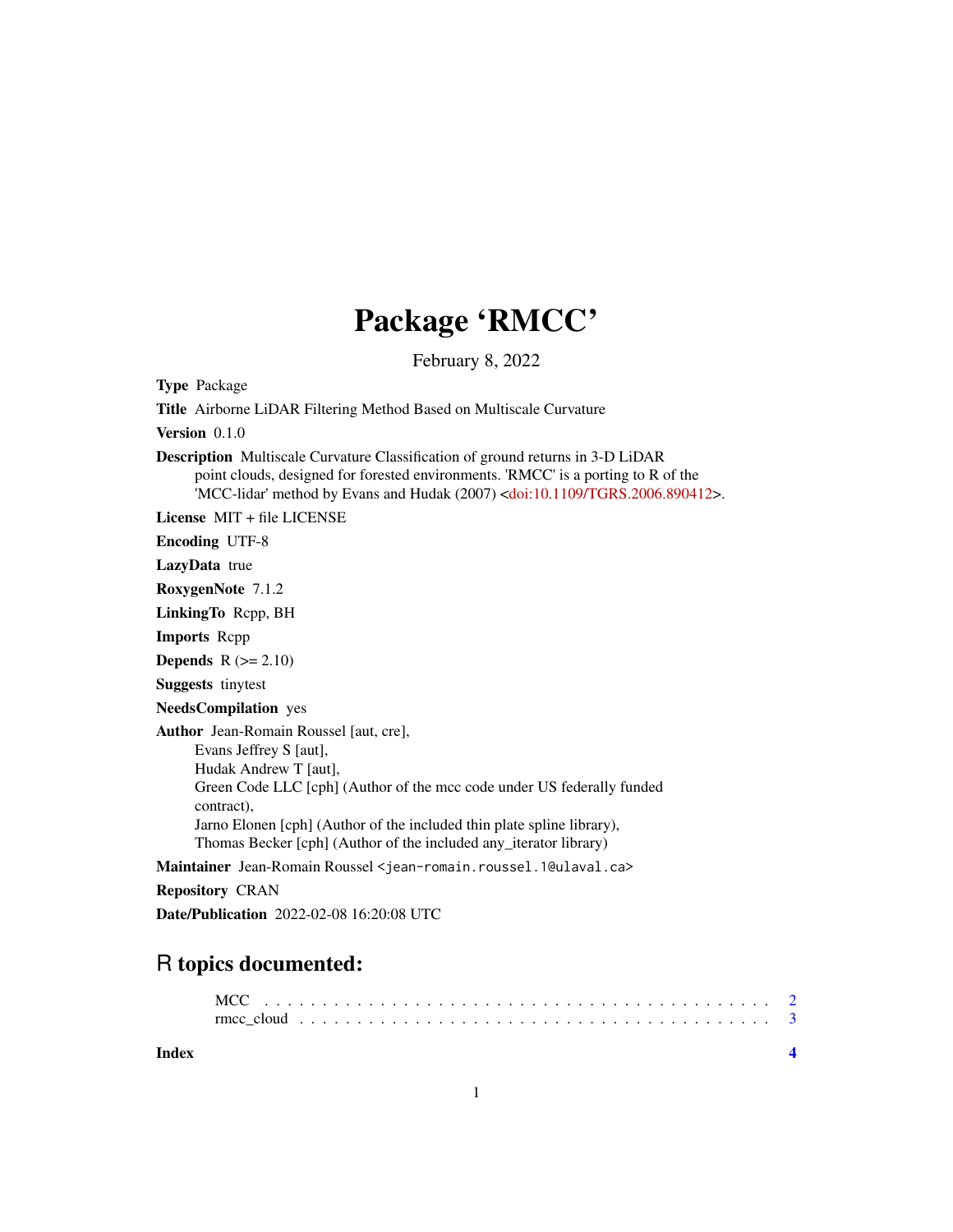#### Description

Airborne LiDAR filtering method of ground points based on Multiscale Curvature Classification (Evans and Hudak, 2017; see references). This function is an R wrapper around the library written by the original authors of the algorithm.

#### Usage

 $MCC(cloud, s = 1.5, t = 0.3)$ 

#### Arguments

| cloud | data. frame with 3 columns containing the coordinates of the point cloud.                                                                                                                      |  |
|-------|------------------------------------------------------------------------------------------------------------------------------------------------------------------------------------------------|--|
| S     | numeric. Scale parameter. The optimal scale parameter is a function of the<br>scale of the objects (e.g., trees) on the ground, and the sampling interval (post<br>spacing) of the lidar data. |  |
| t     | numeric. Curvature threshold                                                                                                                                                                   |  |

#### Details

There are two parameters that the user must define to run MCC, the scale (s) parameter and the curvature threshold (t). The optimal scale parameter is a function of 1) the scale of the objects (e.g., trees) on the ground, and 2) the sampling interval (post spacing) of the lidar data. Current lidar sensors are capable of collecting high density data (e.g., 8 pulses/m2) that translate to a spatial sampling frequency (post spacing) of 0.35 m/pulse ( $1$ /sqrt(8 pulses/m2) = 0.35 m/pulse), which is small relative to the size of mature trees and will oversample larger trees (i.e., nominally multiple returns/tree). Sparser lidar data (e.g.,  $0.25$  pulses/m2) translate to a post spacing of 2.0 m/pulse  $(1/\sqrt{9}t)(0.25 \text{ pulses/m2}) = 2.0 \text{ m}/\text{pulse}$ , which would undersample trees and fail to sample some smaller trees (i.e., nominally <1 return/tree).

Therefore, a bit of trial and error is warranted to determine the best scale and curvature parameters to use. Select a las tile containing a good variety of canopy and terrain conditions, as it's likely the parameters that work best there will be applicable to the rest of your project area tiles. As a starting point: if the scale (post spacing) of the lidar survey is 1.5 m, then try 1.5. Try varying it up or down by 0.5 m increments to see if it produces a more desirable digital terrain model (DTM) interpolated from the classified ground returns in the output file. Use units that match the units of the lidar data. For example, if your lidar data were delivered in units of feet with a post spacing of 3 ft, set the scale parameter to 3, then try varying it up or down by 1 ft increments and compare the resulting interpolated DTMs. If the trees are large, then it's likely that a scale parameter of 1 m (3 ft) will produce a cleaner DTM than a scale parameter of 0.3 m (1 ft), even if the pulse density is 0.3 m (1 ft). As for the curvature threshold, a good starting value to try might be 0.3 (if data are in meters; 1 if data are in feet), and then try varying this up or down by 0.1 m increments (if data are in meters; 0.3 if data are in feet).

<span id="page-1-0"></span>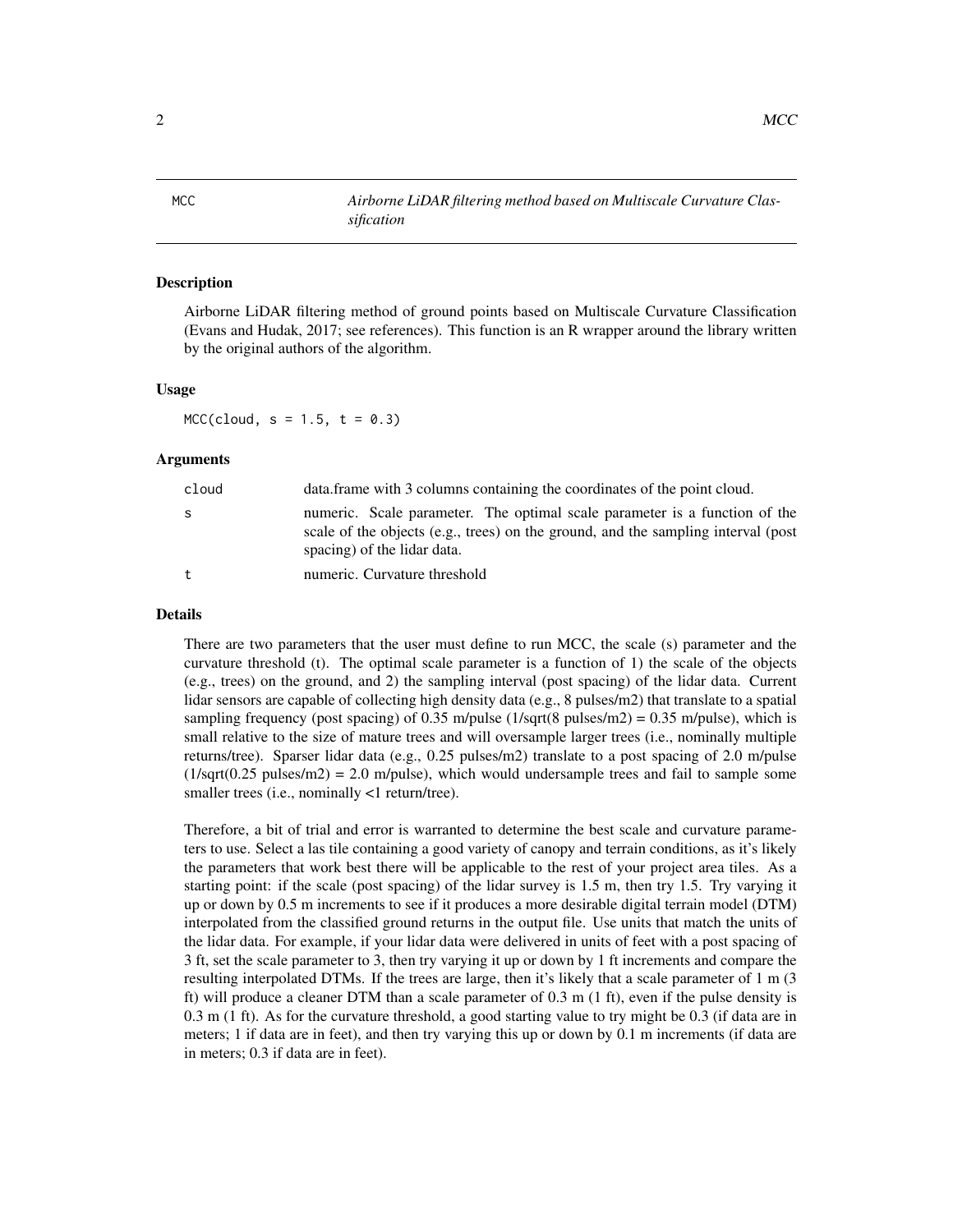<span id="page-2-0"></span>rmcc\_cloud 3

#### Value

An integer vector containing the ids of the points that belong on the ground.

#### References

Evans, Jeffrey S.; Hudak, Andrew T. 2007. A multiscale curvature algorithm for classifying discrete return LiDAR in forested environments. IEEE Transactions on Geoscience and Remote Sensing. 45(4): 1029-1038.

#### Examples

data(rmcc\_cloud) head(rmcc\_cloud)

 $id\_ground = MCC(rmcc\_cloud, s = 3.5, t = 0.3)$ 

rmcc\_cloud *Airborne LiDAR point cloud*

#### Description

A dataset containing a small point cloud acquired with airborne LiDAR.

#### Usage

rmcc\_cloud

#### Format

A data frame with 28668 rows and 3 variables:

 $X$  x coordinates

Y y coordinates

Z z coordinates